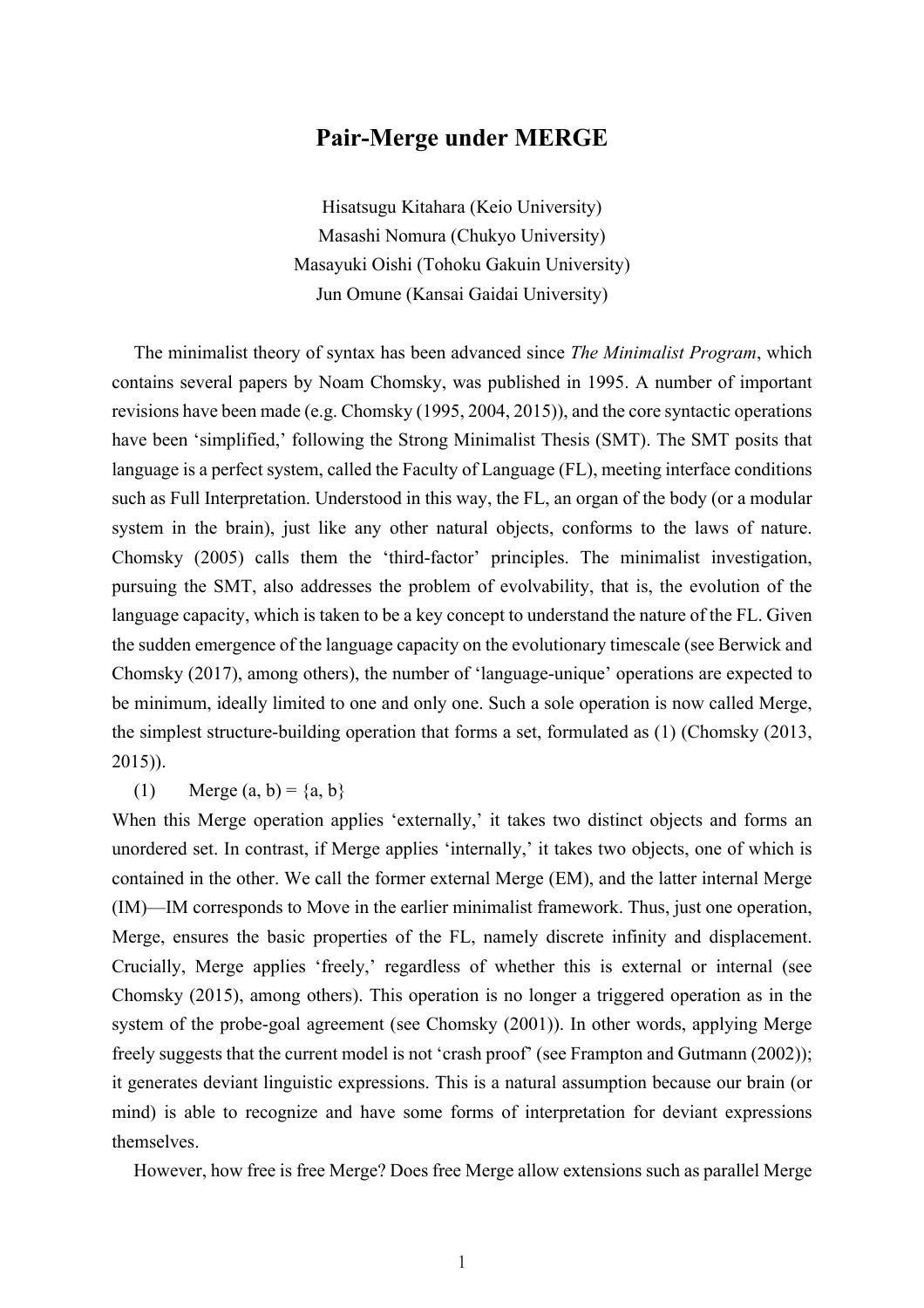(Citko (2005)), late Merge (Fox and Nissenbaum (1999)), sideward Merge (Nunes (2001)), and counter-cyclic IM without replacement/infixing (Epstein et al. (2012))? Chomsky (2017) addressed these questions in his recent Arizona lectures (March 2017) and particularly in his Reading lecture (May 2017), identified a flaw in the formulation of Merge, and revised Merge to MERGE, an operation applying to workspace (WS); MERGE maps WS onto WS'. The notion of WS has been tacitly assumed, because to generate {XP, YP}, XP and YP must be constructed independently. But the notion of WS had been left unclear, and nobody had asked what WS is and how it works. In his recent lectures, Chomsky examined the nature of the WS and how freely MERGE applies, under the general conditions (called 'seven desiderata') and demonstrated that under MERGE, parallel Merge, late Merge, and other extensions of Merge do not surface. This MERGE-based analysis has a strong implication that pair-Merge, which is an independent operation forming an ordered pair (see (2)), motivated by the asymmetric property of adjunction, is no longer available, provided that forming an ordered pair (e.g. head movement) is a departure from the simplest Merge (1).

(2) Pair-Merge  $(a, b) = \langle a, b \rangle$ 

Conceptually, the elimination of pair-Merge is desirable, given evolvability (and simplicity) (see Chomsky et al. (2017: 25)), but it poses a serious empirical problem; we must find a way to explain the ubiquitous phenomena of adjunction under MERGE.

In this workshop, we will review the core empirical cases motivating pair-Merge (including both head movement and phrasal adjunction), and then explore possible approaches to these phenomena under MERGE. One such approach is to formulate pair-Merge under MERGE, restricting its departure to be minimum. Another approach is to eliminate pair-Merge and deduce its desirable effects from other independently motivated operations such as Transfer or Externalization. Or alternatively, one might argue that the asymmetries exhibited by adjunction are deducible from how MERGE applies in the course of a derivation. We will discuss in detail generative procedures involving pair-Merge of heads (Chomsky (2015)), and phrasal adjunction under the MERGE-based model.

The workshop aims at discussing various issues related to pair-Merge, in particular the status of pair-Merge under MERGE. To make this workshop accessible to students and researchers from all levels, it includes the brief introduction on recent development in the minimalist investigation (including Chomsky's Arizona/Reading lectures and Chomsky et al. (2017)).

## **Selected References**

Berwick and Chomsky (2017) "Why Only Us: Recent Questions and Answers," *Journal of Neurolinguistics* 43, 166–177.

Chomsky, Noam (1995) *The Minimalist Program*, MIT Press, Cambridge, MA.

Chomsky, Noam (2001) "Derivation by Phase," *Ken Hale: A Life in Language*, ed. by Michael